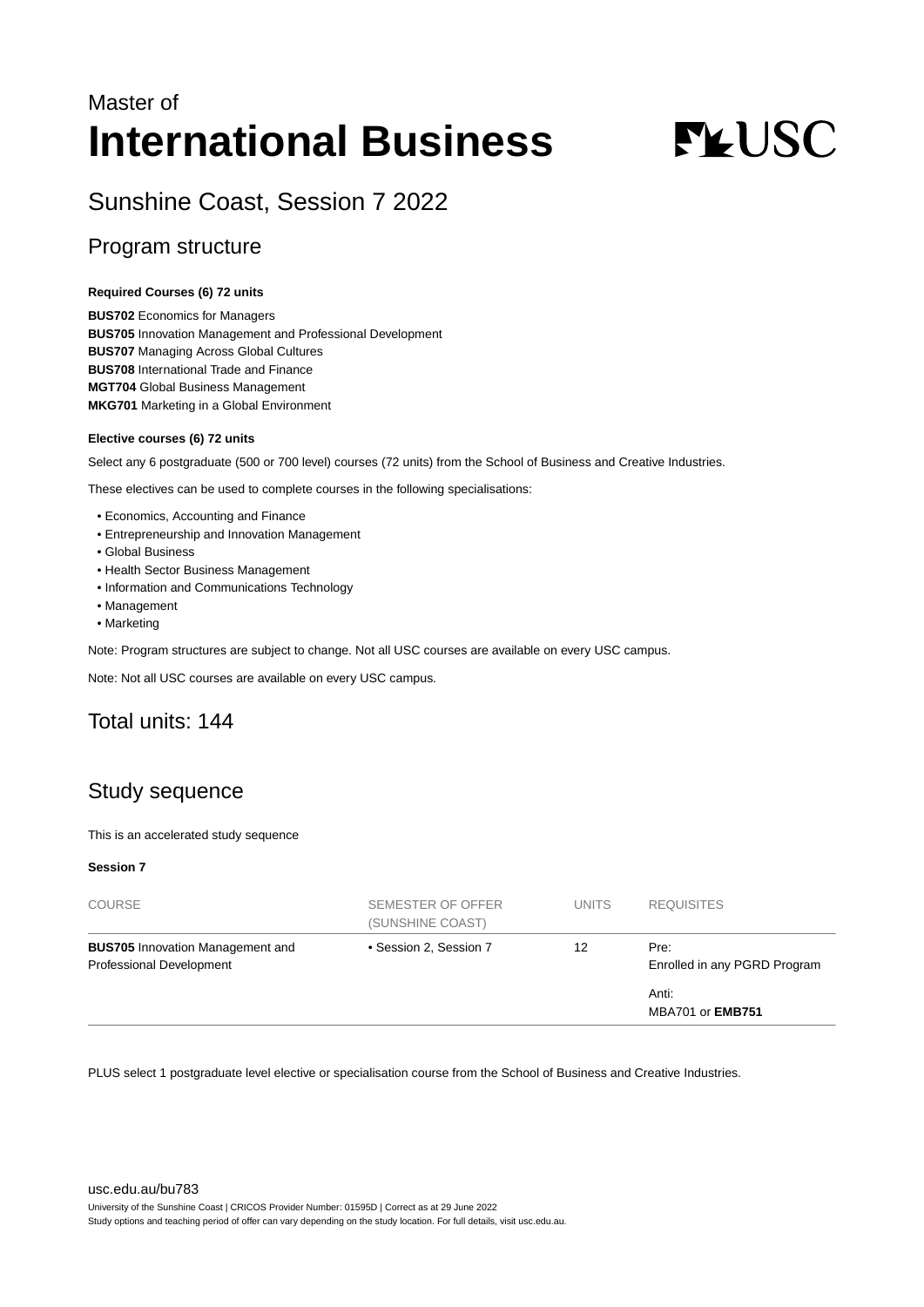#### **Session 1**

| COURSE                                        | SEMESTER OF OFFER<br>(SUNSHINE COAST) | UNITS. | <b>REQUISITES</b>                    |
|-----------------------------------------------|---------------------------------------|--------|--------------------------------------|
| <b>BUS708</b> International Trade and Finance | • Session 1, Session 3, Session 7     | 12     | Pre:<br>Enrolled in any PGRD Program |

PLUS select 1 postgraduate level elective or specialisation course from the School of Business and Creative Industries.

#### **Session 2**

Select 2 postgraduate level electives or specialisation courses from the School of Business and Creative Industries.

#### **Session 3**

| <b>COURSE</b>                                   | SEMESTER OF OFFER<br>(SUNSHINE COAST) | <b>UNITS</b> | <b>REQUISITES</b>                    |
|-------------------------------------------------|---------------------------------------|--------------|--------------------------------------|
| <b>BUS707</b> Managing Across Global Cultures   | • Session 3                           | 12           | Pre:<br>Enrolled in any PGRD Program |
|                                                 |                                       |              | Anti:<br>MBA723 or <b>EMB773</b>     |
| <b>MKG701</b> Marketing in a Global Environment | • Session 1, Session 3                | 12           | Pre:<br>Enrolled in any PGRD Program |
|                                                 |                                       |              | Anti:<br>MBA702 and MBA726           |

#### **Session 5**

Select 2 postgraduate level electives or specialisation courses from the School of Business and Creative Industries.

#### **Session 6**

| <b>COURSE</b>                            | SEMESTER OF OFFER<br>(SUNSHINE COAST) | <b>UNITS</b> | <b>REQUISITES</b>                                                                                                                                                          |
|------------------------------------------|---------------------------------------|--------------|----------------------------------------------------------------------------------------------------------------------------------------------------------------------------|
| <b>BUS702</b> Economics for Managers     | • Session 6                           | 12           | Pre:<br>Enrolled in any PGRD Program<br>or (enrolled in Program SC410,<br>SC411, SC425, SC404 or<br>SC405) and 280 units<br>completed towards either of<br>these Programs) |
|                                          |                                       |              | Anti:<br><b>MBA708 or EMB758</b>                                                                                                                                           |
| <b>MGT704</b> Global Business Management | • Session 6                           | 12           | Pre:<br>Enrolled in any PGRD Program                                                                                                                                       |

## Program requirements and notes

#### Program requirements

In order to graduate you must:

[usc.edu.au/bu783](https://www.usc.edu.au/bu783) University of the Sunshine Coast | CRICOS Provider Number: 01595D | Correct as at 29 June 2022 Study options and teaching period of offer can vary depending on the study location. For full details, visit usc.edu.au.